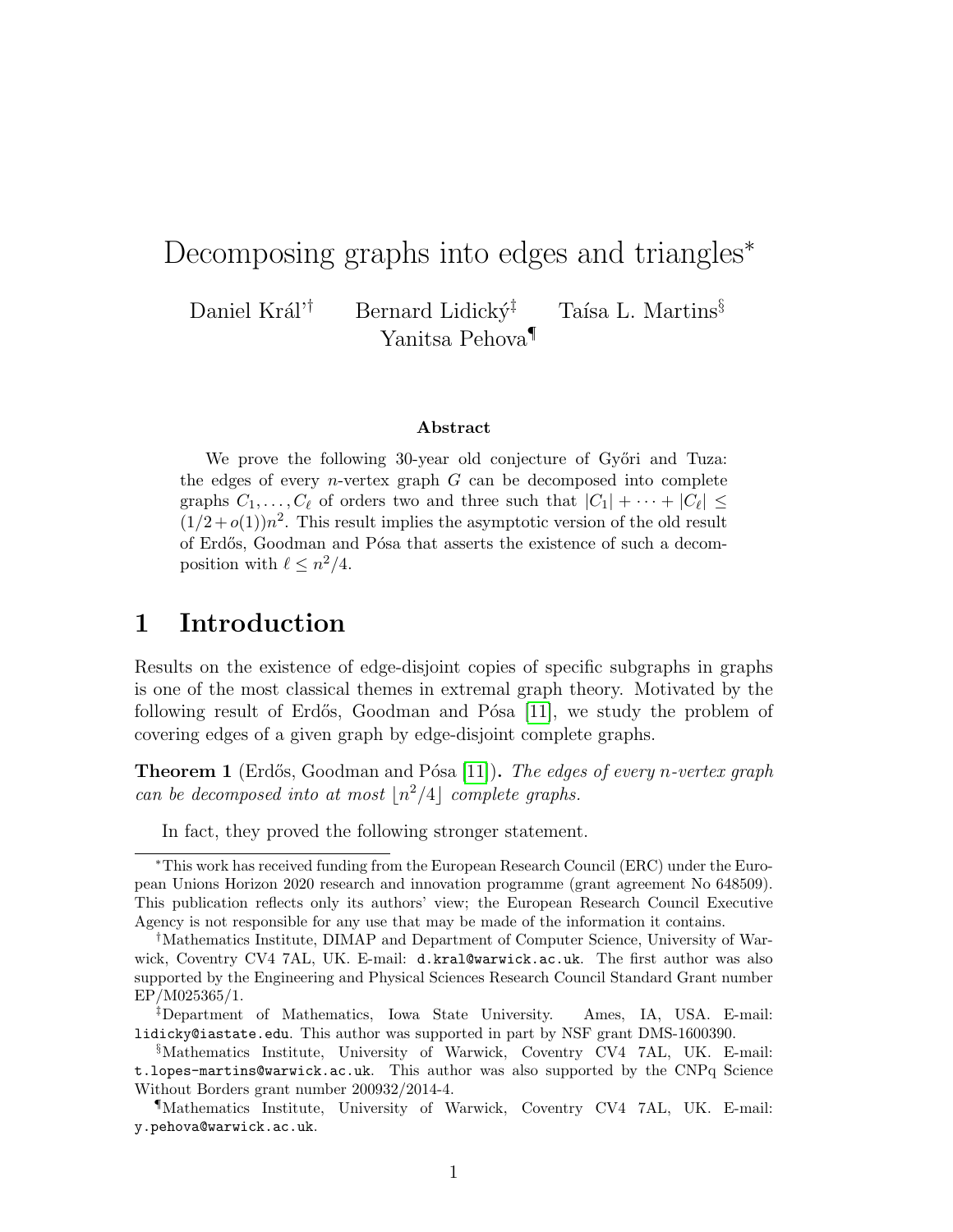<span id="page-1-0"></span>**Theorem 2** (Erdős, Goodman and Pósa [\[11\]](#page-7-0)). The edges of every n-vertex graph can be decomposed into at most  $\lfloor n^2/4 \rfloor$  copies of  $K_2$  and  $K_3$ .

The bounds given in Theorems [1](#page-0-0) and [2](#page-1-0) are best possible as witnessed by complete bipartite graphs with parts of equal sizes.

Theorem [1](#page-0-0) actually holds in a stronger form that we now present. Chung [\[7\]](#page-7-1), Győri and Kostochka [\[19\]](#page-8-0), and Kahn [\[24\]](#page-8-1), independently, proved a conjecture of Katona and Tarján asserting that the edges of every *n*-vertex graphs can be covered with complete graphs  $C_1, \ldots, C_\ell$  such that the sum of their orders is at most  $n^2/2$ . In fact, the first two proofs yield a stronger statement, which implies Theorem [1](#page-0-0) and which we next state as a separate theorem. To state the theorem, we define  $\pi_k(G)$  for a graph G to be the minimum integer m such that the edges of G can be decomposed into complete graphs  $C_1, \ldots, C_\ell$  of order at most k with  $|C_1| + \cdots + |C_\ell| = m$ , and let  $\pi(G) = \min_{k \in \mathbb{N}} \pi_k(G)$ .

<span id="page-1-1"></span>**Theorem 3** (Chung [\[7\]](#page-7-1); Győri and Kostochka [\[19\]](#page-8-0)). Every n-vertex graph G satisfies that  $\pi(G) \leq n^2/2$ .

Observe that Theorem [3](#page-1-1) indeed implies the existence of a decomposition into at most  $\lfloor n^2/4 \rfloor$  complete graphs. McGuinnes [\[31,](#page-8-2) [32\]](#page-8-3) extended these results by showing that decompositions from Theorems [1](#page-0-0) and [3](#page-1-1) can be constructed in the greedy way, which confirmed a conjecture of Winkler of this being the case in the setting of Theorem [1.](#page-0-0)

In view of Theorem [2,](#page-1-0) it is natural to ask whether Theorem [3](#page-1-1) holds under the additional assumption that all complete graphs in the decomposition are copies of  $K_2$  and  $K_3$ , i.e., whether  $\pi_3(G) \leq n^2/2$ . Győri and Tuza [\[20\]](#page-8-4) provided a partial answer by proving that  $\pi_3(G) \leq 9n^2/16$  while conjecturing the following.

<span id="page-1-2"></span>**Conjecture 1** (Győri and Tuza [\[34,](#page-9-0) Problem 40]). Every n-vertex graph G satisfies that  $\pi_3(G) \le (1/2 + o(1))n^2$ .

We prove this conjecture. Our result also solves [\[34,](#page-9-0) Problem 41], which we state as Corollary [7.](#page-5-0) We remark that we stated the conjecture in the version given by Győri in several of his talks and by Tuza in [\[34,](#page-9-0) Problem 40]; the paper [\[20\]](#page-8-4) contains a version with a different lower order term.

We would also like to mention a closely related variant of the problem suggested by Erd˝os, where the cliques in the decomposition have weights one less than their orders. Formally, define  $\pi^{-}(G)$  for a graph to be the minimum m such that the edges of a graph G can be decomposed into complete graphs  $C_1, \ldots, C_\ell$ with  $(|C_1| - 1) + \cdots + (|C_{\ell}|-1) = m$ . The problem raised by Erdős asserts, see [\[34,](#page-9-0) Problem 43], that  $\pi^{-}(G) \leq n^2/4$  for every *n*-vertex graph G. This problem remains open and was proven for  $K_4$ -free graphs only recently by Győri and Keszegh [\[17,](#page-7-2) [18\]](#page-8-5), who proved that every  $K_4$ -free graph with n vertices and  $\lfloor n^2/4 \rfloor + k$  edges contains k edge-disjoint triangles.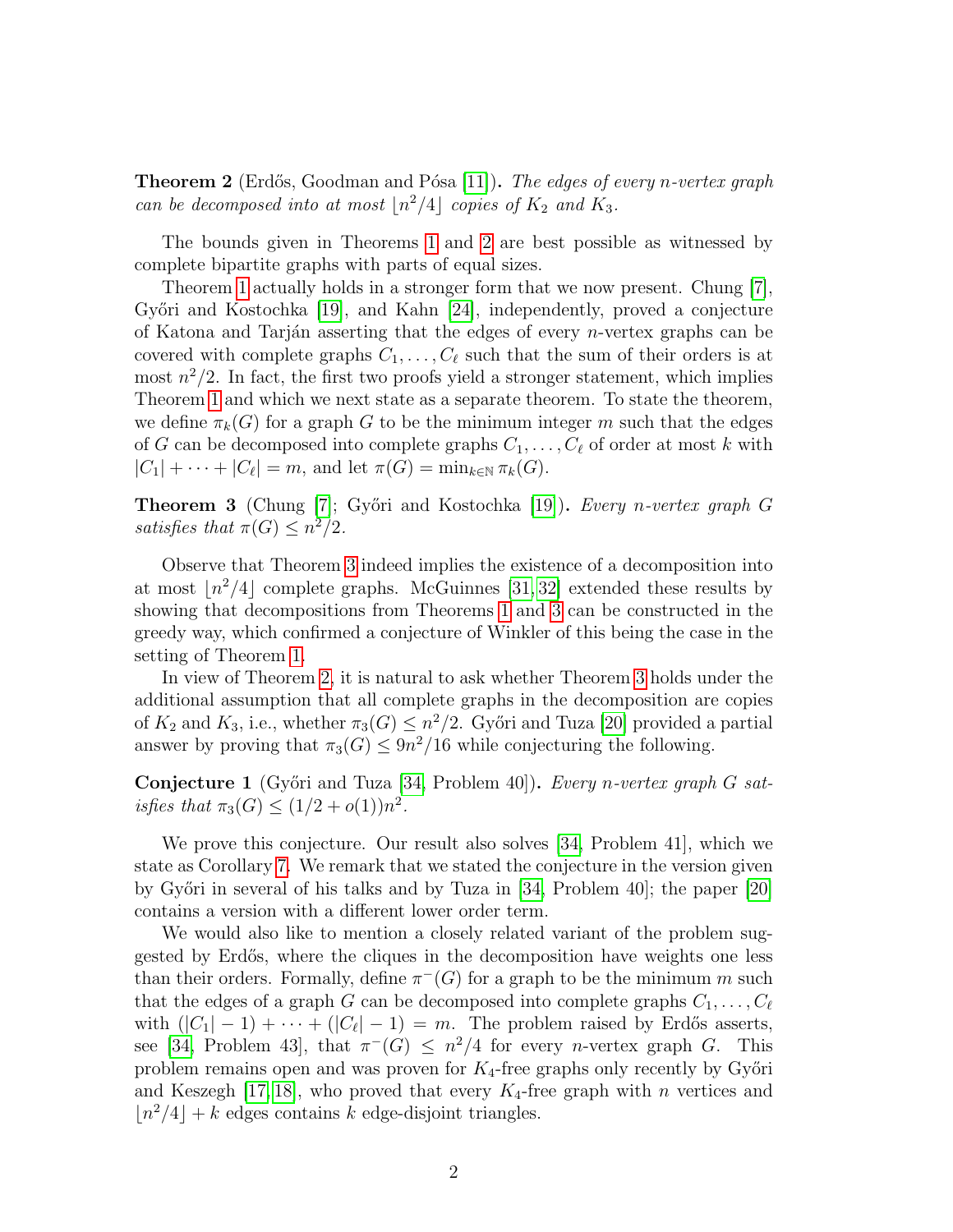## 2 Preliminaries

We follow the standard graph theory terminology; we review here some less standard notation and briefly introduce the flag algebra method. If G is a graph, then  $|G|$  denotes the number of vertices of G. Further, if W is a subset of vertices of G, then  $G[W]$  is the subgraph of G induced by W, i.e., the subgraph with the vertex set W and all edges with end vertices inside W.

In our arguments, we also consider fractional decompositions. A fractional k-decomposition of a graph  $G$  is an assignment of non-negative real weights to complete subgraphs of order at most  $k$  such that the sum of the weights of complete subgraphs containing any edge  $e$  is equal to one. The weight of a  $k$ decomposition is the sum of the weights of complete subgraphs multiplied by their orders, and the minimum weight of a fractional k-decomposition of a graph G is denoted by  $\pi_{k,f}(G)$ . Observe that  $\pi_{k,f}(G) \leq \pi_k(G)$  for every graph G.

### 2.1 Flag algebra method

The flag algebra method introduced by Razborov [\[33\]](#page-8-6) has changed the landscape of extremal combinatorics. It found its applications to many long-standing open problems, e.g.  $[1-6,8-10,12-16,21,23,27-30]$  $[1-6,8-10,12-16,21,23,27-30]$  $[1-6,8-10,12-16,21,23,27-30]$  $[1-6,8-10,12-16,21,23,27-30]$  $[1-6,8-10,12-16,21,23,27-30]$  $[1-6,8-10,12-16,21,23,27-30]$  $[1-6,8-10,12-16,21,23,27-30]$  $[1-6,8-10,12-16,21,23,27-30]$  $[1-6,8-10,12-16,21,23,27-30]$  $[1-6,8-10,12-16,21,23,27-30]$ . The method is designed to analyze asymptotic behavior of substructure densities and we now briefly describe it.

We start with introducing necessary notation. The family of all finite graphs is denoted by  $\mathcal F$  and the family of graphs with  $\ell$  vertices by  $\mathcal F_\ell$ . If F and G are two graphs, then  $p(F, G)$  is the probability that |F| distinct vertices chosen uniformly at random among the vertices of  $G$  induce a graph isomorphic to  $F$ ; if  $|F| > |G|$ , we set  $p(F, G) = 0$ . A type is a graph with its vertices labeled with  $1, \ldots, |\sigma|$  and a  $\sigma$ -flag is a graph with  $|\sigma|$  vertices labeled by  $1, \ldots, |\sigma|$  such that the labeled vertices induce a copy of  $\sigma$  preserving the vertex labels. In the analogy with the notation for ordinary graphs, the set of all  $\sigma$ -flags is denoted by  $\mathcal{F}^{\sigma}$  and the set of all  $\sigma$ -flags with exactly  $\ell$  vertices by  $\mathcal{F}_{\ell}^{\sigma}$ .

We next extend the definition of  $p(F, G)$  to  $\sigma$ -flags and generalize it to pairs of graphs. If F and G are two  $\sigma$ -flags, then  $p(F, G)$  is the probability that  $|F| - |\sigma|$ distinct vertices chosen uniformly at random among the unlabeled vertices of G induce a  $\sigma$ -flag F; if  $|F| > |G|$ , we again set  $p(F, G) = 0$ . Let F and F' be two  $\sigma$ -flags and G a  $\sigma$ -flag with at least  $|F| + |F'| - |\sigma|$  vertices. The quantity  $p(F, F'; G)$  is the probability that two disjoint  $|F| - |\sigma|$  and  $|F'| - |\sigma|$  subsets of unlabeled vertices of G induce together with the labeled vertices of G the  $\sigma$ -flags  $F$  and  $F'$ , respectively. It holds [\[33,](#page-8-6) Lemma 2.3] that

<span id="page-2-0"></span>
$$
p(F, F'; G) = p(F, G) \cdot p(F', G) + o(1)
$$
\n(1)

where  $o(1)$  tends to zero with  $|G|$  tending to infinity.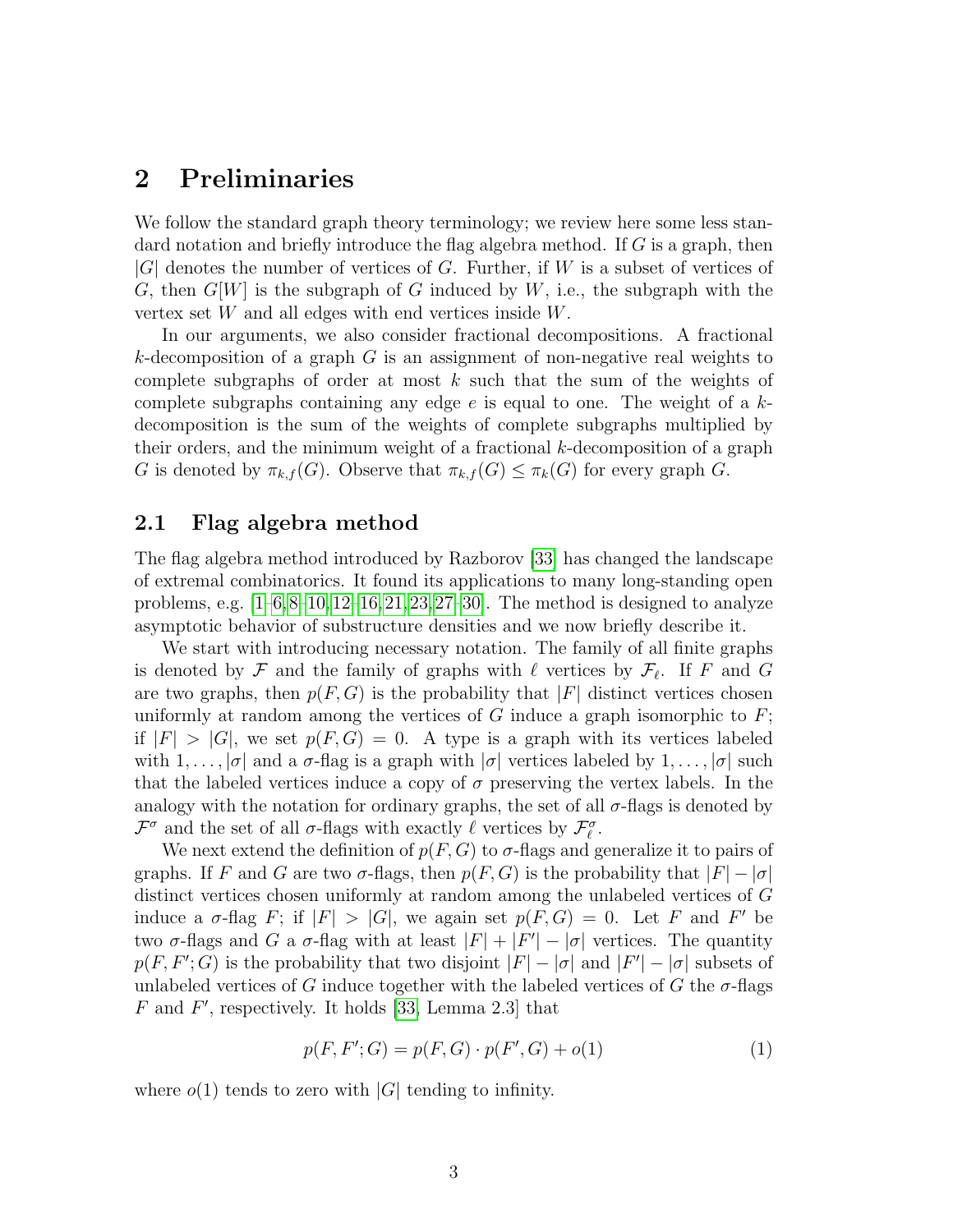Let  $\vec{F} = [F_1, \ldots, F_t]$  be a vector of  $\sigma$ -flags, i.e.,  $F_i \in \mathcal{F}^{\sigma}$ . If M is a  $t \times t$ positive semidefinite matrix, it follows from [\(1\)](#page-2-0), see [\[33\]](#page-8-6), that

<span id="page-3-0"></span>
$$
0 \le \sum_{i,j=1}^{t} M_{ij} p(F_i, G) p(F_j, G) = \sum_{i,j=1}^{t} M_{ij} p(F_i, F_j; G) + o(1).
$$
 (2)

The inequality  $(2)$  is usually applied to a large graph G with a randomly chosen labeled vertices in a way that we now describe. Fix  $\sigma$ -flags F and F' and a graph G. We now define a random variable  $p(F, F'; G^{\sigma})$  as follows: label  $|\sigma|$  vertices of G with  $1, \ldots, |\sigma|$  and if the resulting graph G' is a  $\sigma$ -flag, then  $p(F', F'; G^{\sigma}) =$  $p(F, F'; G')$ ; if G' is not a  $\sigma$ -flag, then  $p(F_i, F_j; G') = 0$ . The expected value of  $p(F, F'; G^{\sigma})$  can be expressed as a linear combination of densities of  $(|F| + |F'| -$ | $\sigma$ |)-vertex subgraphs of G [\[33\]](#page-8-6), i.e., there exist coefficients  $\alpha_H$ ,  $H \in \mathcal{F}_{|F|+|F'|-|\sigma|}$ , such that

<span id="page-3-1"></span>
$$
\mathbb{E}\;p(F,F';G^{\sigma}) = \sum_{H \in \mathcal{F}_{|F|+|F'|-|\sigma|}} \alpha_H \cdot p(H,G) \tag{3}
$$

for every graph G. It can be shown that  $\alpha_H = \mathbb{E} p(F, F'; H^{\sigma})$ .

Let  $\vec{F} = [F_1, \ldots, F_t]$  be a vector of  $\ell$ -vertex  $\sigma$ -flags and let M be a  $t \times t$  positive semidefinite matrix. The equality [\(3\)](#page-3-1) yields that there exist coefficients  $\alpha_H$  such that

$$
\mathbb{E} \sum_{i,j=1}^{t} M_{ij} p(F_i, F_j; G^{\sigma}) = \sum_{H \in \mathcal{F}_{2\ell - |\sigma|}} \alpha_H \cdot p(H, G) \tag{4}
$$

for every graph  $G$ , which combines with  $(2)$  to

<span id="page-3-2"></span>
$$
0 \leq \sum_{H \in \mathcal{F}_{2\ell - |\sigma|}} \alpha_H \cdot p(H, G) + o(1) \tag{5}
$$

for every graph  $G$ , where

$$
\alpha_H = \sum_{i,j=1}^t M_{ij} \cdot \mathbb{E} \ p(F_i, F_j; H^{\sigma})
$$

In particular, the coefficients  $\alpha_H$  depend only on the choice of  $\vec{F}$  and M.

## 3 Main result

We start with proving the following lemma using the flag algebra method.

<span id="page-3-3"></span>Lemma 4. Let G be a weighted graph with all edges of weight one. It holds that

$$
\mathbb{E}_{W}\pi_{3,f}(G[W]) \leq 21 + o(1)
$$

where  $W$  is a uniformly chosen random subset of seven vertices of  $G$ .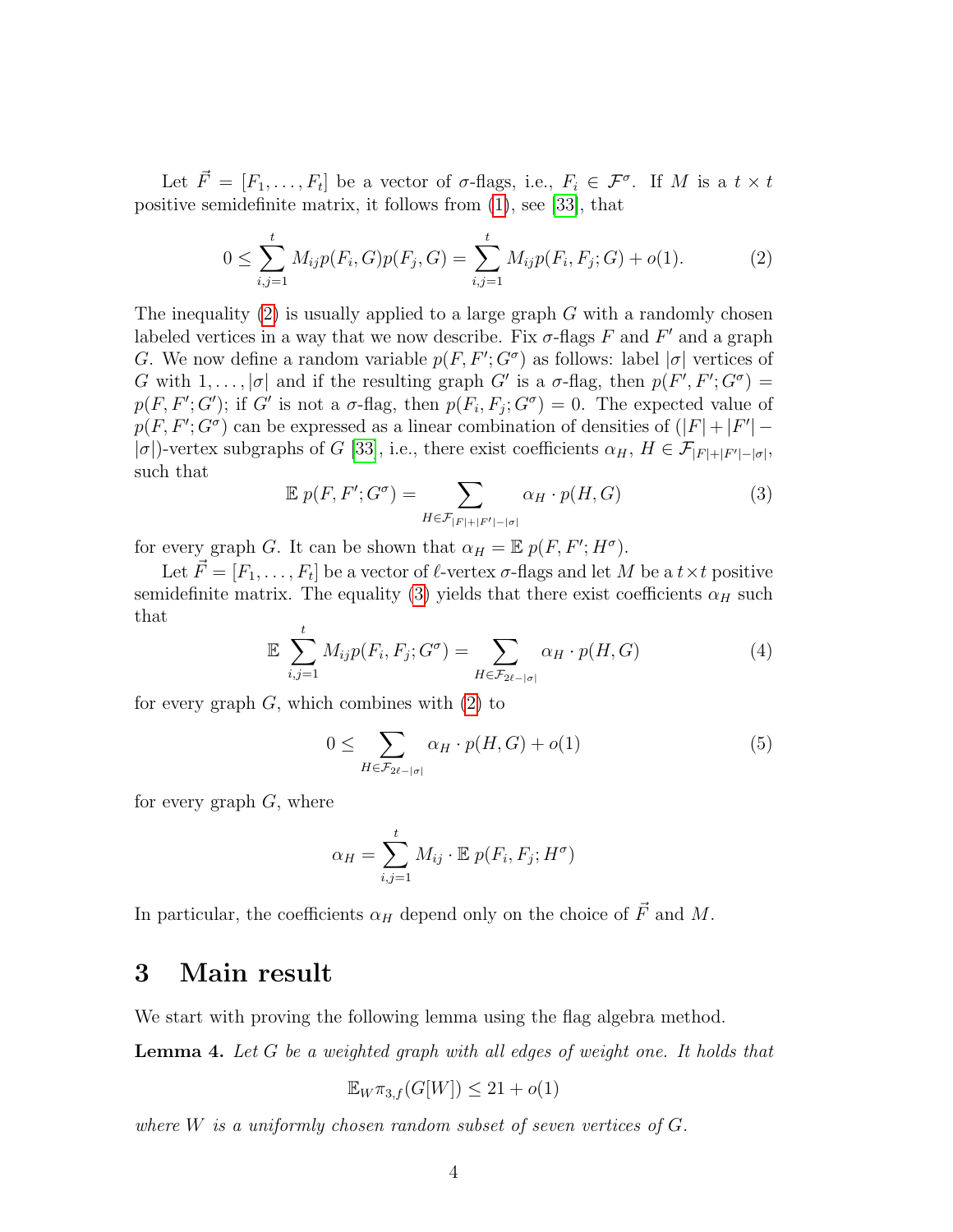*Proof.* We use the flag algebra method to find coefficients  $c_U, U \in \mathcal{F}_7$ , such that

<span id="page-4-0"></span>
$$
0 \le \sum_{U \in \mathcal{F}_7} c_U \cdot p(U, G) + o(1) \tag{6}
$$

and

<span id="page-4-1"></span>
$$
\pi_{3,f}(U) + c_U \le 21\tag{7}
$$

for every  $U \in \mathcal{F}_7$ . The statement of the lemma would then follow from [\(6\)](#page-4-0) and [\(7\)](#page-4-1) using  $\sum_{U \in \mathcal{F}_7} p(U, G) = 1$  as we next show.

$$
\mathbb{E}_{W}\pi_{3,f}(G[W]) = \sum_{U \in \mathcal{F}_7} \pi_{3,f}(U) \cdot p(U, G)
$$
  
\n
$$
\leq \sum_{U \in \mathcal{F}_7} (\pi_{3,f}(U) + c_U) \cdot p(U, G) + o(1)
$$
  
\n
$$
\leq \sum_{U \in \mathcal{F}_7} 21 \cdot p(U, G) + o(1) = 21 + o(1).
$$

We now focus on finding the coefficients  $c_U, U \in \mathcal{F}_7$ , satisfying [\(6\)](#page-4-0) and [\(7\)](#page-4-1). Let  $\sigma_1$  be a flag consisting of a single vertex labeled with 1 and consider the following vector  $\vec{F} = (F_1, \ldots, F_7)$  of  $\sigma_1$ -flags from  $\mathcal{F}_4^{\sigma_1}$  (the single labeled vertex is depicted by a white square and the remaining vertices by black circles).

$$
\vec{F} = \begin{pmatrix} \bullet & \bullet & \bullet & \bullet \\ \bullet & \bullet & \bullet & \bullet \end{pmatrix}, \begin{bmatrix} \bullet & \bullet & \bullet \\ \bullet & \bullet & \bullet \end{bmatrix}, \begin{bmatrix} \bullet & \bullet & \bullet \\ \bullet & \bullet & \bullet \end{bmatrix}, \begin{bmatrix} \bullet & \bullet & \bullet \\ \bullet & \bullet & \bullet \end{bmatrix}, \begin{bmatrix} \bullet & \bullet & \bullet \\ \bullet & \bullet & \bullet \end{bmatrix}, \begin{bmatrix} \bullet & \bullet & \bullet \\ \bullet & \bullet & \bullet \end{bmatrix}, \begin{bmatrix} \bullet & \bullet & \bullet \\ \bullet & \bullet & \bullet \end{bmatrix}, \begin{bmatrix} \bullet & \bullet & \bullet \\ \bullet & \bullet & \bullet \end{bmatrix}, \begin{bmatrix} \bullet & \bullet & \bullet \\ \bullet & \bullet & \bullet \end{bmatrix}, \begin{bmatrix} \bullet & \bullet & \bullet \\ \bullet & \bullet & \bullet \end{bmatrix}, \begin{bmatrix} \bullet & \bullet & \bullet \\ \bullet & \bullet & \bullet \end{bmatrix}, \begin{bmatrix} \bullet & \bullet & \bullet \\ \bullet & \bullet & \bullet \end{bmatrix}, \begin{bmatrix} \bullet & \bullet & \bullet \\ \bullet & \bullet & \bullet \end{bmatrix}, \begin{bmatrix} \bullet & \bullet & \bullet \\ \bullet & \bullet & \bullet \end{bmatrix}, \begin{bmatrix} \bullet & \bullet & \bullet \\ \bullet & \bullet & \bullet \end{bmatrix}, \begin{bmatrix} \bullet & \bullet & \bullet \\ \bullet & \bullet & \bullet \end{bmatrix}, \begin{bmatrix} \bullet & \bullet & \bullet \\ \bullet & \bullet & \bullet \end{bmatrix}, \begin{bmatrix} \bullet & \bullet & \bullet \\ \bullet & \bullet & \bullet \end{bmatrix}, \begin{bmatrix} \bullet & \bullet & \bullet \\ \bullet & \bullet & \bullet \end{bmatrix}, \begin{bmatrix} \bullet & \bullet & \bullet \\ \bullet & \bullet & \bullet \end{bmatrix}, \begin{bmatrix} \bullet & \bullet & \bullet \\ \bullet & \bullet & \bullet \end{bmatrix}, \begin{bmatrix} \bullet & \bullet & \bullet \\ \bullet & \bullet & \bullet \end{bmatrix}, \begin{bmatrix} \bullet & \bullet & \bullet \\ \bullet & \bullet & \bullet \end{bmatrix}, \begin{bmatrix} \bullet & \bullet & \bullet \\ \bullet & \bullet & \bullet \end{bmatrix}, \begin{bmatrix} \bullet & \bullet & \bullet \\ \bullet & \bullet & \bullet \end{bmatrix}, \begin{bmatrix} \bullet & \bullet & \bullet \\ \bullet & \bullet & \bullet
$$

Let M be the following  $7 \times 7$ -matrix.

$$
M=\underset{12\cdot 10^9}{\underbrace{1}} \begin{pmatrix} 180000000 & 2444365956 & 640188285 & -1524146769 & 1386815580 & -732139362 & -129387078 \\ 2444365956 & 4759879134 & 1177441152 & -1783771230 & 2546923788 & -1397639394 & -143552208 \\ 640188285 & 1177441152 & 484273772 & -317303211 & 1038156300 & -591902130 & -6783162 \\ -1524146769 & -1783771230 & -317303211 & 1558870290 & -651906630 & 305728704 & 154602378 \\ 1386815580 & 2546923788 & 1038156300 & -651906630 & 2285399634 & -1283125950 & -10755036 \\ -732139362 & -1397639394 & -591902130 & 305728704 & -1283125950 & 734039016 & -1621938 \\ -129387078 & -143552208 & -6783162 & 154602378 & -10755036 & -1621938 & 23860164 \end{pmatrix}.
$$

The matrix  $M$  is a positive semidefinite matrix with rank six; the eigenvector corresponding to the zero eigenvalue is  $(1, 0, 3, 1, 0, 3, 0)$ . Let

$$
c_U = \sum_{i,j=1}^7 M_{ij} \mathbb{E} p(F_i, F_j; U^{\sigma_1}).
$$

The inequality [\(5\)](#page-3-2) implies that

$$
0 \le \sum_{U \in \mathcal{F}_7} c_U \cdot p(U, G) + o(1),
$$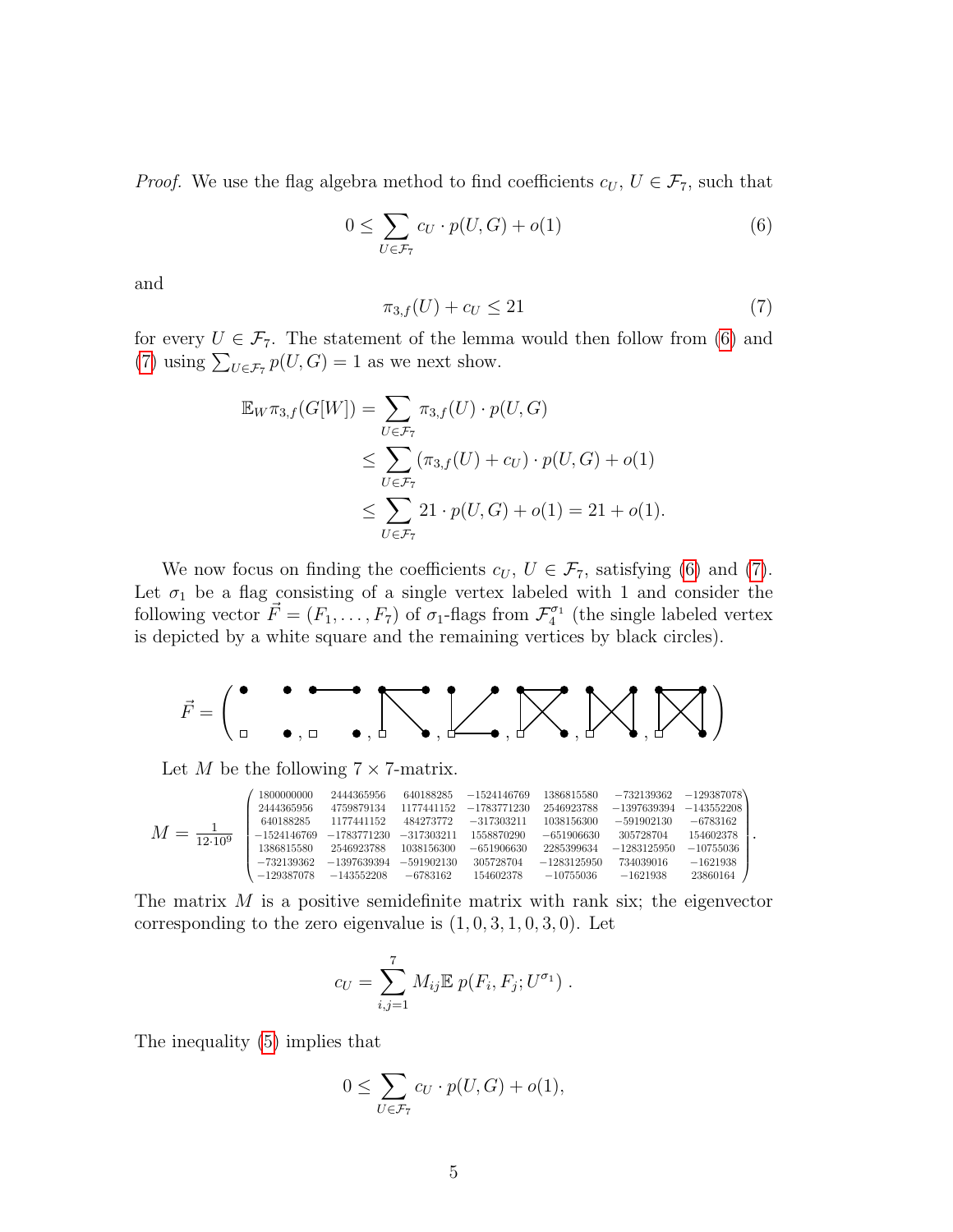which establishes [\(6\)](#page-4-0). The inequality [\(7\)](#page-4-1) is verified with computer assistance by evaluating the coefficient  $c_U$  and the quantity  $\pi_{3,f}(U)$  for each  $U \in \mathcal{F}_7$ . Since  $|\mathcal{F}_7| = 1044$ , we do not list  $c_U$  and  $\pi_{3,f}(U)$  here. The computer programs that we used and their outputs have been made available on arXiv as ancillary files and are also available at <http://orion.math.iastate.edu/lidicky/pub/tile23>.  $\Box$ 

The following lemma can be derived from the result of Haxell and Rödl [\[22\]](#page-8-11) on fractional triangle decompositions or from a more general result of Yuster [\[35\]](#page-9-1).

<span id="page-5-1"></span>**Lemma 5.** Let G be a graph with n vertices. It holds that  $\pi_3(G) \leq \pi_{3,f}(G) + o(n^2)$ .

We now use Lemmas [4](#page-3-3) and [5](#page-5-1) to prove our main result.

<span id="page-5-2"></span>**Theorem 6.** Every n-vertex graph G satisfies that  $\pi_3(G) \leq (1/2 + o(1))n^2$ .

*Proof.* Fix an n-vertex graph G. By Lemma [5,](#page-5-1) it is enough to show that  $\pi_{3,f}(G) \leq$  $(1/2+o(1))n^2$ .

Fix an optimal fractional 3-decomposition of  $G[W]$  for every 7-vertex subset  $W \subseteq V(G)$ , and set the weight  $w(e)$  of an edge e to the sum of its weights in the optimal fractional 3-decomposition of  $G[W]$  with  $e \subseteq W$  multiplied by  $\binom{n-2}{5}$  $\left(\frac{-2}{5}\right)^{-1}$ , and the weight  $w(t)$  of a triangle t to the sum its weights in the optimal fractional 3-decomposition of  $G[W]$  with  $t \subseteq W$  also multiplied by  $\binom{n-2}{5}$  $\binom{-2}{5}^{-1}$ . Since each edge e of G is contained in  $\binom{n-2}{5}$  $\binom{-2}{5}$  subsets W, we have obtained a fractional 3-decomposition of G. The weight of this decomposition is equal to

$$
\frac{1}{\binom{n-2}{5}} \sum_{W \in \binom{V(G)}{7}} \pi_{3,f}(G[W]) \le \frac{\binom{n}{7}}{\binom{n-2}{5}} (21 + o(1)) = n^2/2 + o(n^2) ,
$$

where the inequality follows from Lemma [4.](#page-3-3) We conclude that  $\pi_{3,f}(G) \leq n^2/2$  +  $o(n^2)$ , which completes the proof.

The next corollary follows directly from Theorem [6.](#page-5-2)

<span id="page-5-0"></span>**Corollary 7.** Every n-vertex graph with  $n^2/4 + k$  edges contains  $2k/3 - o(n^2)$ edge-disjoint triangles.

## 4 Concluding remarks

Our first proof of this result, which can be found in [\[26\]](#page-8-12), combined the flag algebra method and the regularity method arguments. In particular, we proved the fractional relaxation of Conjecture [1](#page-1-2) in the setting of weighted graphs and with an additional restriction on its support; this statement was then combined with a blow-up lemma for edge-decompositions recently proven by Kim, Kühn, Osthus and Tyomkyn [\[25\]](#page-8-13). It was then brought to our attention that the results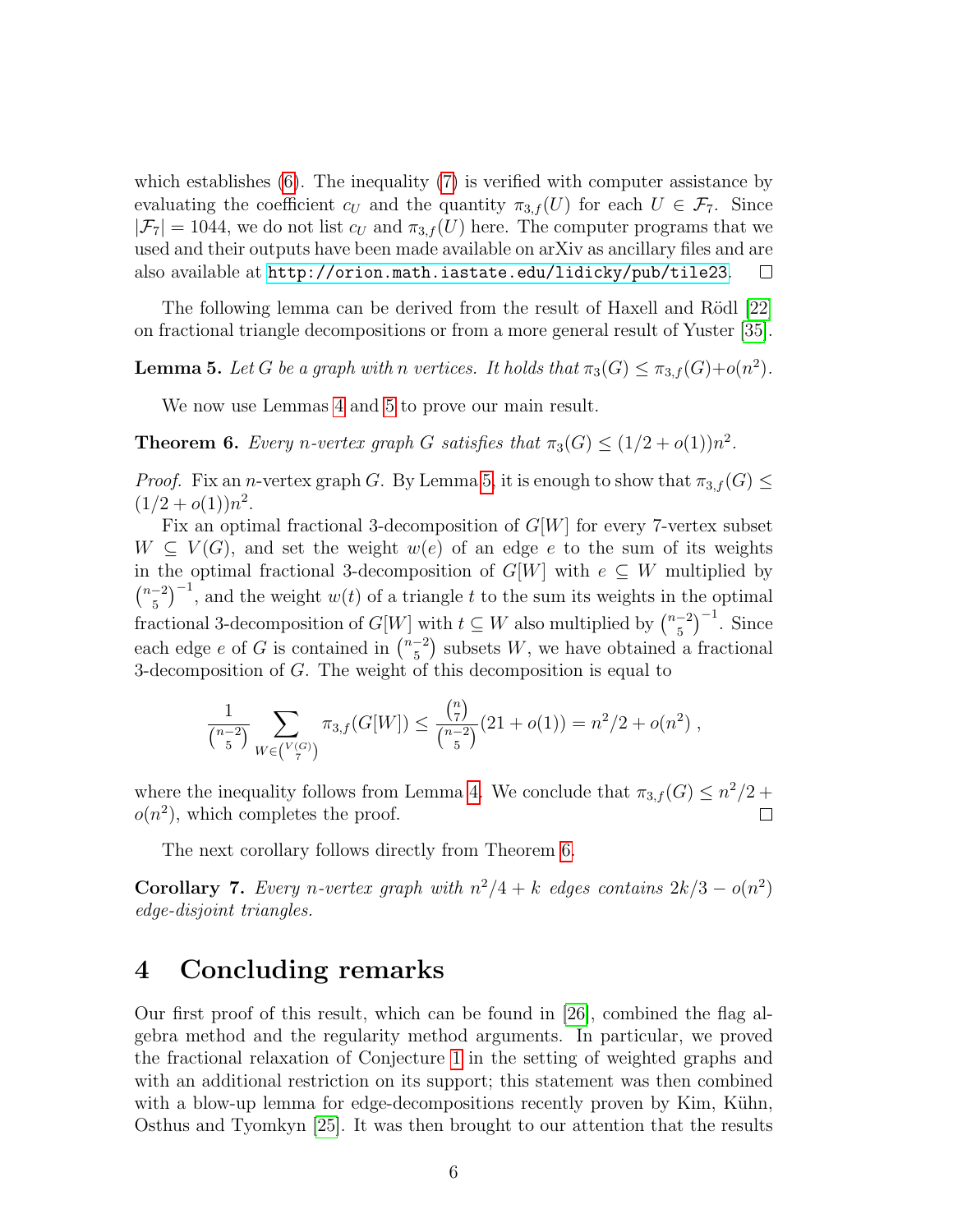from [\[22,](#page-8-11) [35\]](#page-9-1) allow obtaining our main result directly from the fractional relaxation, which is the proof that we present here. We believe that the argument using combinatorial designs that we applied in [\[26\]](#page-8-12) to combine the flag algebra method and the blow-up lemma of Kim et al. [\[25\]](#page-8-13) can be of independent interest and so we wanted to mention the original proof of our result and its idea here.

We also tried to prove Lemma [4](#page-3-3) in the non-fractional setting, i.e., to show that  $\mathbb{E}_{W} \pi_3(G[W]) \leq 21 + o(1)$ . Unfortunately, the computation with 7-vertex flags yields only that  $\mathbb{E}_{W} \pi_3(G[W]) \leq 21.588 + o(1)$ . We would like to remark that if it were possible to prove Lemma [4](#page-3-3) in the non-fractional setting, we would be able to prove Theorem [6](#page-5-2) without using additional results as a blackbox: we would consider a random  $(n, 7, 2, 1)$ -design on the vertex set of an *n*-vertex graph G as in [\[26\]](#page-8-12) and apply the non-fractional version of Lemma [4](#page-3-3) to this design.

Finally, we would also like to mention two open problems related to our main result. Theorem [6](#page-5-2) asserts that  $\pi_3(G) \leq n^2/2 + o(n^2)$  for every *n*-vertex graph G. However, it could be true (cf. the remark after Problem 41 in [\[34\]](#page-9-0)) that  $\pi_3(G) \leq n^2/2+2$  for every *n*-vertex graph G. The second problem that we would like to mention is a possible generalization of Corollary [7,](#page-5-0) which is stated in [\[34\]](#page-9-0) as Problem 42. Fix  $r \geq 4$ . Does every *n*-vertex graph with  $\frac{r-2}{2r-2}n^2 + k$  edges contain  $\frac{2}{r}k - o(n^2)$  edge-disjoint complete graphs of order k?

## Acknowledgements

The authors would like to thank Ervin Győri and Katherine Staden for their comments on the problems considered in this paper. The authors would also like to thank Allan Lo for drawing their attention to the paper [\[22\]](#page-8-11).

## References

- <span id="page-6-0"></span>[1] R. Baber and J. Talbot. Hypergraphs do jump. Combin. Probab. Comput., 20:161–171, 2011.
- [2] R. Baber and J. Talbot. A solution to the 2/3 conjecture. SIAM J. Discrete Math., 28:756–766, 2014.
- [3] J. Balogh, P. Hu, B. Lidick´y, and H. Liu. Upper bounds on the size of 4 and 6-cycle-free subgraphs of the hypercube. European J. Combin., 35:75–85, 2014.
- [4] J. Balogh, P. Hu, B. Lidický, and F. Pfender. Maximum density of induced 5-cycle is achieved by an iterated blow-up of 5-cycle. European J. Combin., 52:47–58, 2016.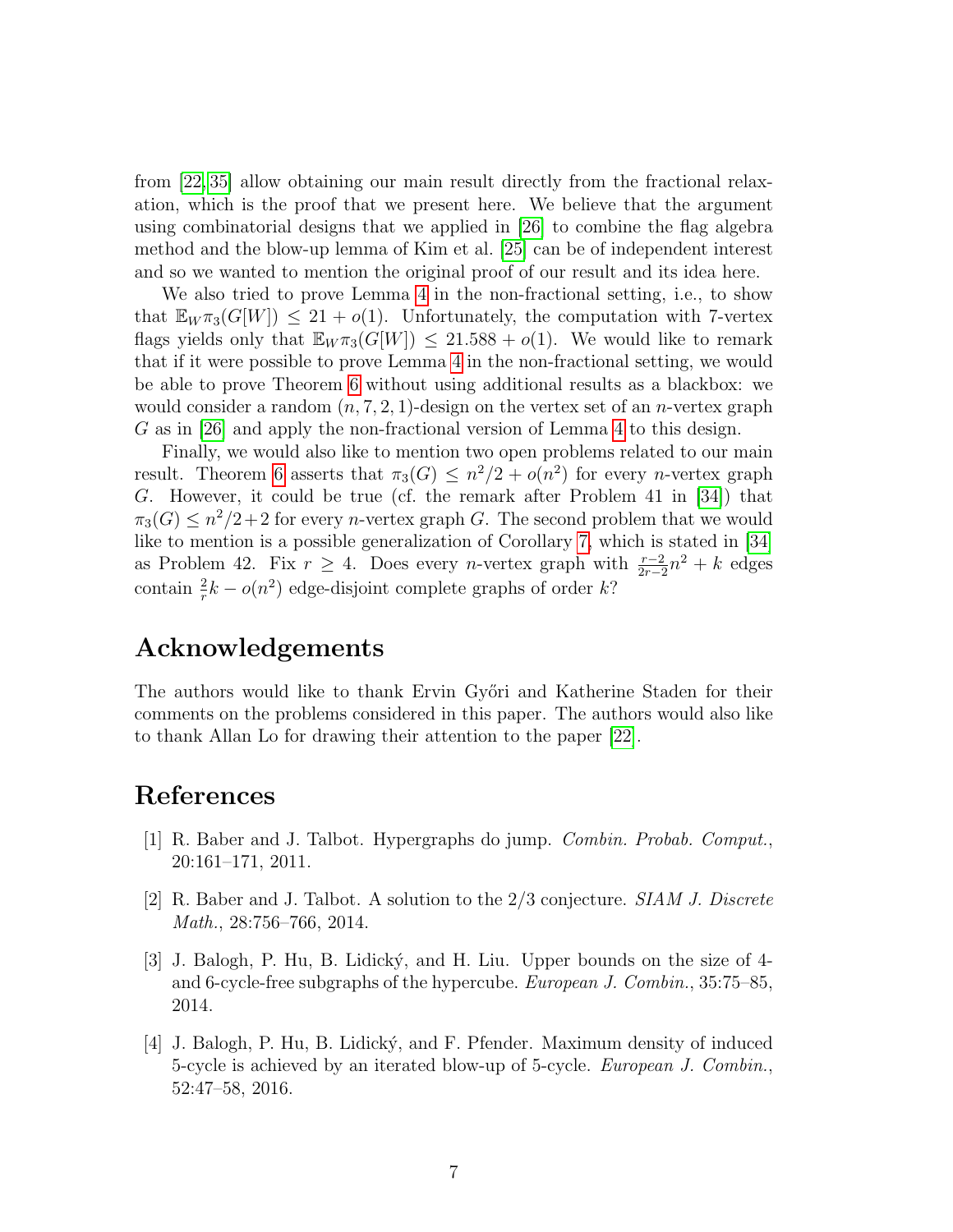- [5] J. Balogh, P. Hu, B. Lidick´y, F. Pfender, J. Volec, and M. Young. Rainbow triangles in three-colored graphs. J. Combin. Theory Ser. B, 126:83–113, 2017.
- <span id="page-7-3"></span>[6] J. Balogh, P. Hu, B. Lidick´y, O. Pikhurko, B. Udvari, and J. Volec. Minimum number of monotone subsequences of length 4 in permutations. Combin. Probab. Comput., 24:658–679, 2015.
- <span id="page-7-1"></span>[7] F. R. K. Chung. On the decomposition of graphs. SIAM J. Algebraic Discrete Methods, 2:1–12, 1981.
- <span id="page-7-4"></span>[8] L. N. Coregliano and A. A. Razborov. On the density of transitive tournaments. J. Graph Theory, 85:12–21, 2017.
- [9] J. Cummings, D. Král', F. Pfender, K. Sperfeld, A. Treglown, and M. Young. Monochromatic triangles in three-coloured graphs. J. Combin. Theory Ser. B, 103:489–503, 2013.
- <span id="page-7-5"></span>[10] S. Das, H. Huang, J. Ma, H. Naves, and B. Sudakov. A problem of Erd˝os on the minimum number of k-cliques. J. Combin. Theory Ser. B, 103:344–373, 2013.
- <span id="page-7-0"></span>[11] P. Erdős, A. W. Goodman, and L. Pósa. The representation of a graph by set intersections. Canad. J. Math., 18:106–112, 1966.
- <span id="page-7-6"></span>[12] C. Even-Zohar and N. Linial. A note on the inducibility of 4-vertex graphs. Graphs Combin., 31:1367–1380, 2015.
- [13] V. Falgas-Ravry, E. Marchant, O. Pikhurko, and E. R. Vaughan. The codegree threshold for 3-graphs with independent neighborhoods. SIAM J. Discrete Math., 29:1504–1539, 2015.
- [14] E. Gethner, L. Hogben, B. Lidický, F. Pfender, A. Ruiz, and M. Young. On crossing numbers of complete tripartite and balanced complete multipartite graphs. J. Graph Theory, 84:552–565, 2017.
- [15] R. Glebov, D. Král', and J. Volec. A problem of Erdős and Sós on 3-graphs. Israel J. Math., 211:349–366, 2016.
- <span id="page-7-7"></span>[16] X. Goaoc, A. Hubard, R. de Joannis de Verclos, J.-S. Sereni, and J. Volec. Limits of order types. In 31st International Symposium on Computational Geometry, volume 34 of LIPIcs. Leibniz Int. Proc. Inform., pages 300–314. Schloss Dagstuhl. Leibniz-Zent. Inform., Wadern, 2015.
- <span id="page-7-2"></span>[17] E. Győri and B. Keszegh. On the number of edge-disjoint triangles in  $K_4$ -free graphs. Preprint available as arXiv:1506.03306, 2015.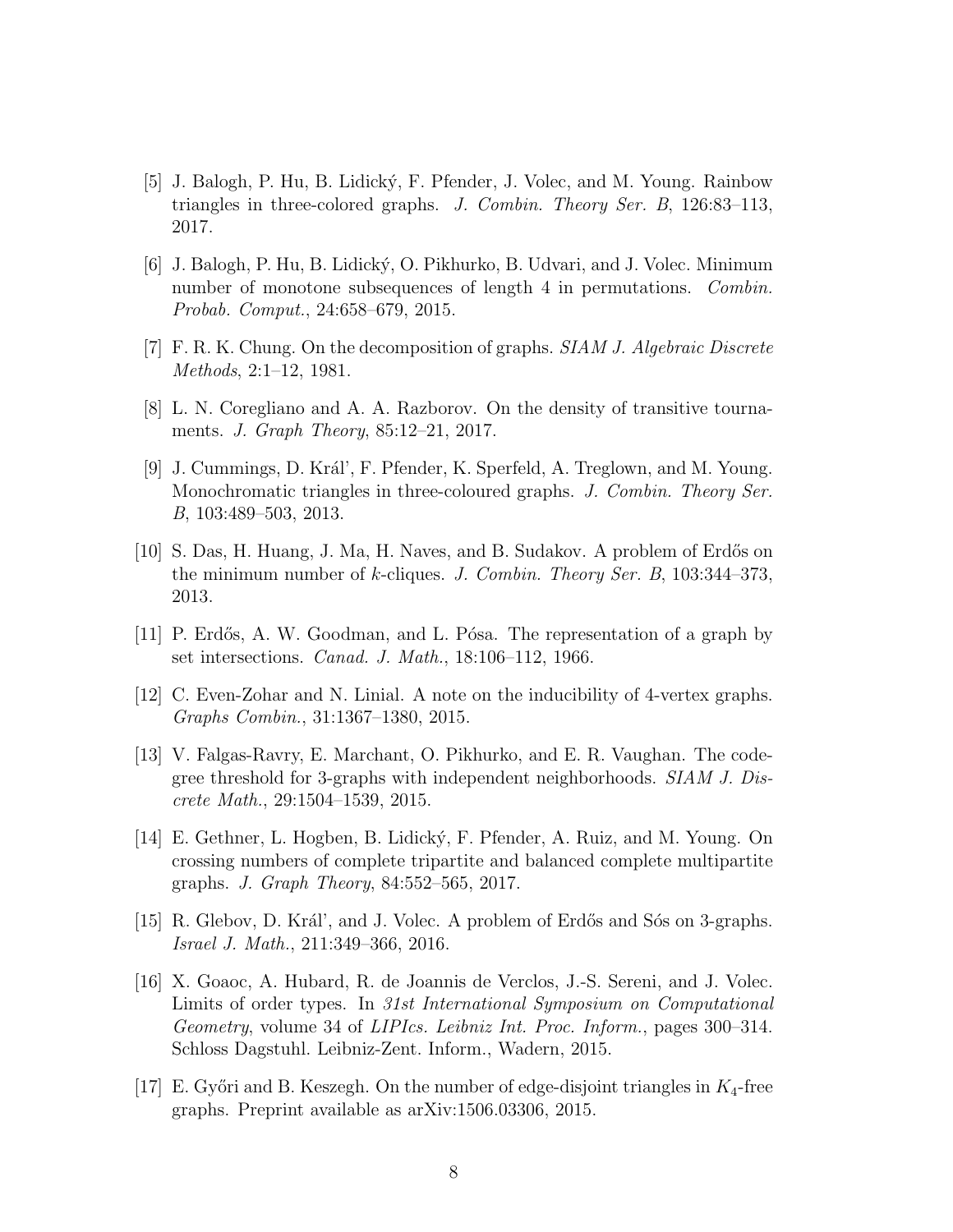- <span id="page-8-5"></span>[18] E. Győri and B. Keszegh. On the number of edge-disjoint triangles in  $K_4$ -free graphs. Electronic Notes in Discrete Mathematics, 61:557–560, 2017.
- <span id="page-8-0"></span>[19] E. Győri and A. V. Kostochka. On a problem of G. O. H. Katona and T. Tarján. *Acta Math. Acad. Sci. Hungar.*, 34:321–327 (1980), 1979.
- <span id="page-8-4"></span>[20] E. Győri and Z. Tuza. Decompositions of graphs into complete subgraphs of given order. Studia Sci. Math. Hungar., 22:315–320, 1987.
- <span id="page-8-7"></span>[21] H. Hatami, J. Hladký, D. Král', S. Norine, and A. Razborov. Non-threecolourable common graphs exist. Combin. Probab. Comput., 21:734–742, 2012.
- <span id="page-8-11"></span>[22] P. E. Haxell and V. Rödl. Integer and fractional packings in dense graphs. Combinatorica, 21:13–38, 2001.
- <span id="page-8-8"></span>[23] J. Hladký, D. Král', and S. Norin. Counting flags in triangle-free digraphs. Combinatorica, 37:49–76, 2017.
- <span id="page-8-1"></span>[24] J. Kahn. Proof of a conjecture of Katona and Tarján. *Period. Math. Hungar.*, 12:81–82, 1981.
- <span id="page-8-13"></span>[25] J. Kim, D. Kühn, D. Osthus, and M. Tyomkyn. A blow-up lemma for approximate decompositions. Preprint available as arXiv:1604.07282, 2016.
- <span id="page-8-12"></span>[26] D. Král', B. Lidický, T. L. Martins, and Y. Pehova. Decomposing graphs into edges and triangles. arXiv 1710.08486v2, Oct. 2017.
- <span id="page-8-9"></span>[27] D. Král', C.-H. Liu, J.-S. Sereni, P. Whalen, and Z. B. Yilma. A new bound for the 2/3 conjecture. Combin. Probab. Comput., 22:384–393, 2013.
- [28] D. Král', L. Mach, and J.-S. Sereni. A new lower bound based on Gromov's method of selecting heavily covered points. *Discrete Comput. Geom.*, 48:487– 498, 2012.
- $[29]$  D. Král' and O. Pikhurko. Quasirandom permutations are characterized by 4-point densities. Geom. Funct. Anal., 23:570–579, 2013.
- <span id="page-8-10"></span>[30] B. Lidický and F. Pfender. Semidefinite programming and Ramsey numbers. Preprint available as arXiv:1704.03592, 2017.
- <span id="page-8-2"></span>[31] S. McGuinness. The greedy clique decomposition of a graph. J. Graph Theory, 18:427–430, 1994.
- <span id="page-8-3"></span>[32] S. McGuinness. Greedy maximum-clique decompositions. Combinatorica, 14:335–343, 1994.
- <span id="page-8-6"></span>[33] A. A. Razborov. Flag algebras. J. Symbolic Logic, 72:1239–1282, 2007.